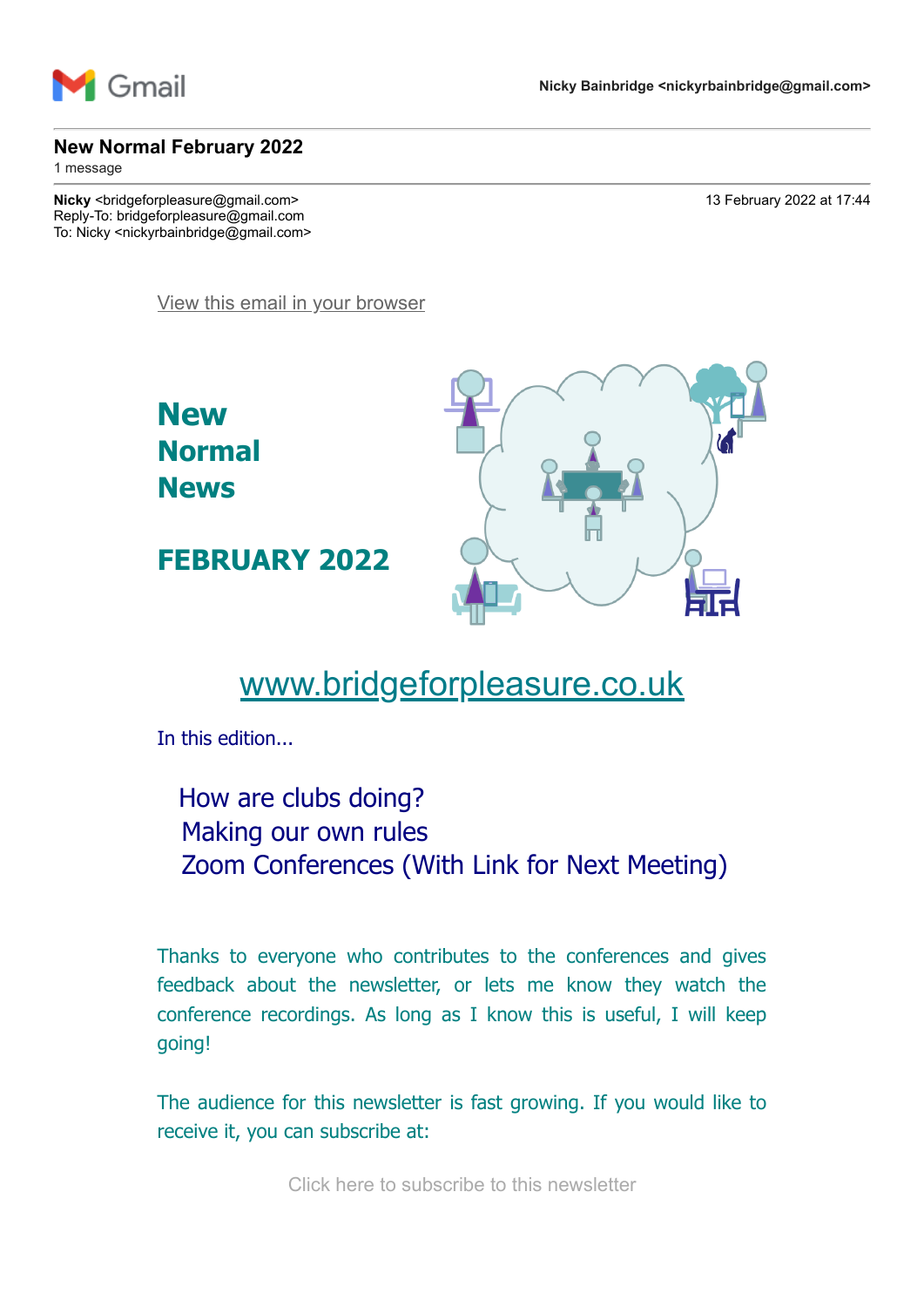## How are clubs doing?

Clubs and Face to Face

| Face to Face Sessions On Offer | 749 |
|--------------------------------|-----|
| Clubs Offering Face to Face    | 384 |

Club Statistics Update Mid February 2022

The requirement to wear face masks ended in January. The return to face to face has been strong in the last two weeks, with more clubs publishing intention to do so.

There is however, some evidence of club closures.

This chart represents the trends in a weekly snapshot of the offer from the clubs in the current sample, now 600, being monitored weekly.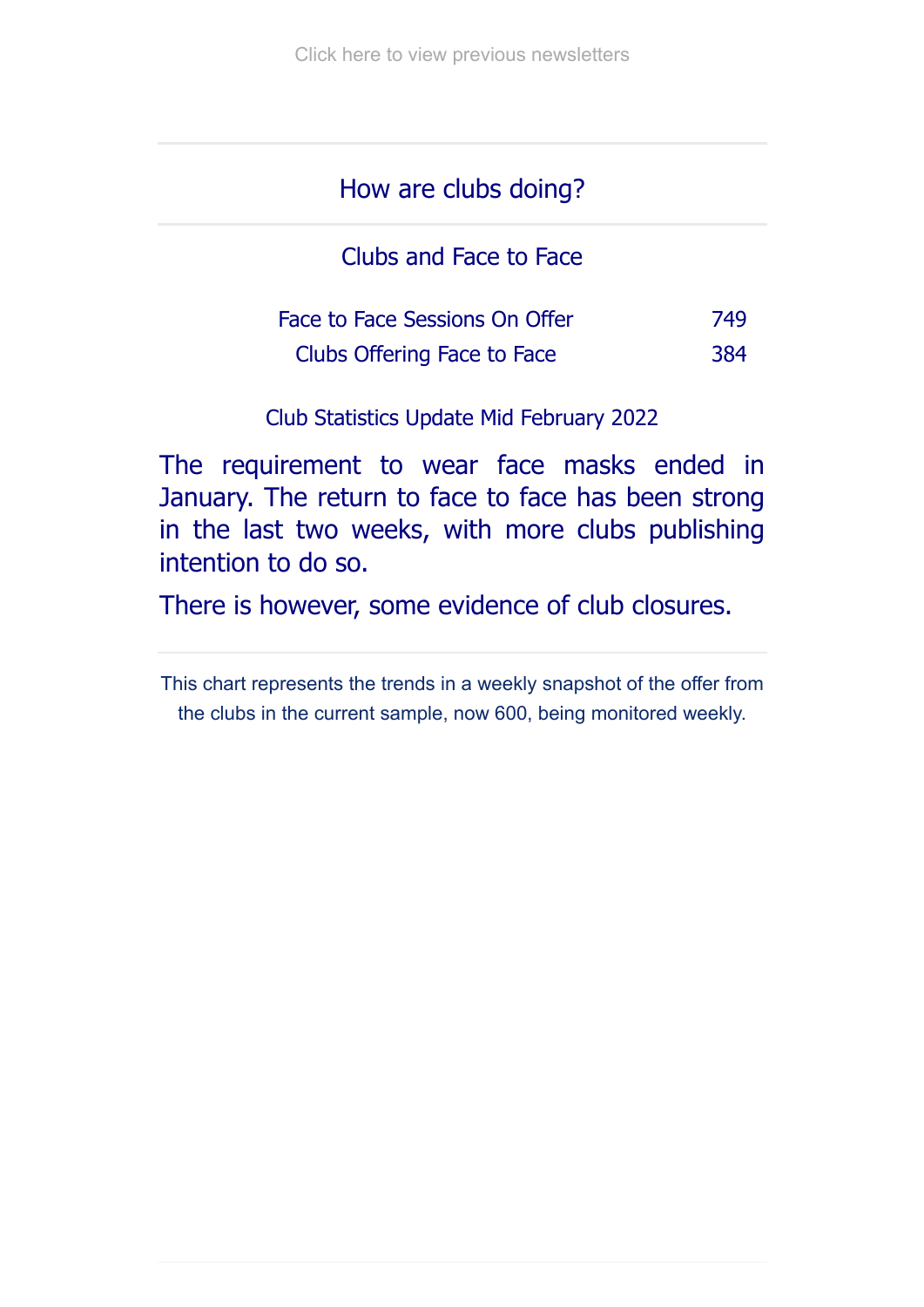

Hybrid Events means the club is offering Face to Face AND Online and some in the form of Hybrid Events.

Hybrid Club means the club is offering some Face to Face and some Online Sessions.

Face to Face means the club is only offering Face to Face Sessions.

Online means the club is only offering Online Sessions.

School means the offer is principally lessons and practice.

Dormant means the club web site is there, but the club is not offering sessions dedicated to its members.

Defunct? means the club web site appears to have been closed down.

There's much more information at the page below, typically updated once a week.

**[BFP Club Statistics Page](https://rugbyvillagebridge.us16.list-manage.com/track/click?u=5ca90c1560213b9616359b892&id=e7b46e1b4d&e=7736085cbd)**

## Making our own rules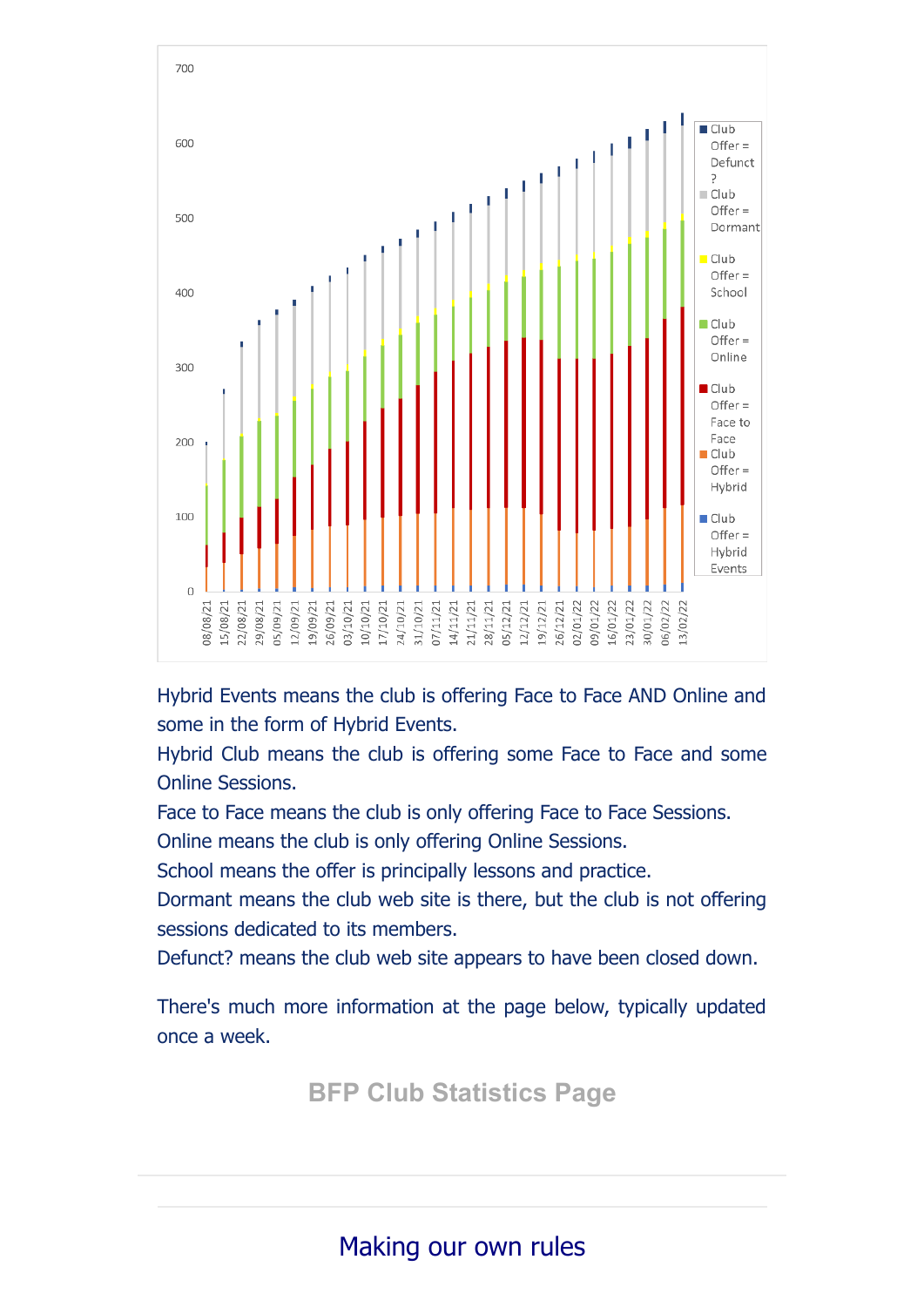Legal health measures have been dropped. We now have to decide for ourselves how we manage the risks associated with the pandemic. The disease is now very unlikely to cause serious illness in the triple jabbed. However, case numbers are very high. It's often very unpleasant to catch the virus, and the long term effects can be serious.

### A common approach seems to be emerging

My research project consists mostly of about one hundred and fifty visits to club web sites each week.

Many clubs have all or most of the following in their approach:

#### Club Players

Players are usually required to be triple jabbed. They are urged not to come to the club if they have sniffles or don't feel well. They are asked not to come to the club if they have tested positive. Often, lateral flow tests are still suggested.

#### Space and ventilation

Many clubs are still limiting table numbers to keep space. Most clubs are still taking measures to increase ventilation (opening windows etc). Air purifiers and CO2 monitors are appearing.

### Touch transmission

Most clubs are still providing sanitiser. Some are suggesting players take their bidding boxes when they move. Boards are generally passed between tables.

#### Face Coverings

Clubs are clear that face coverings are no longer mandatory, and for some this led to them reopening. Most clubs mention or encourage the use of face coverings at least some of time.

### New Normal Zoom Conferences

The meetings are informal gatherings. They are intended to bring together a wide range of perspectives. They should allow constructive debate.

The proceedings are not secret and will be recorded and published widely.

Zoom conferences took place on: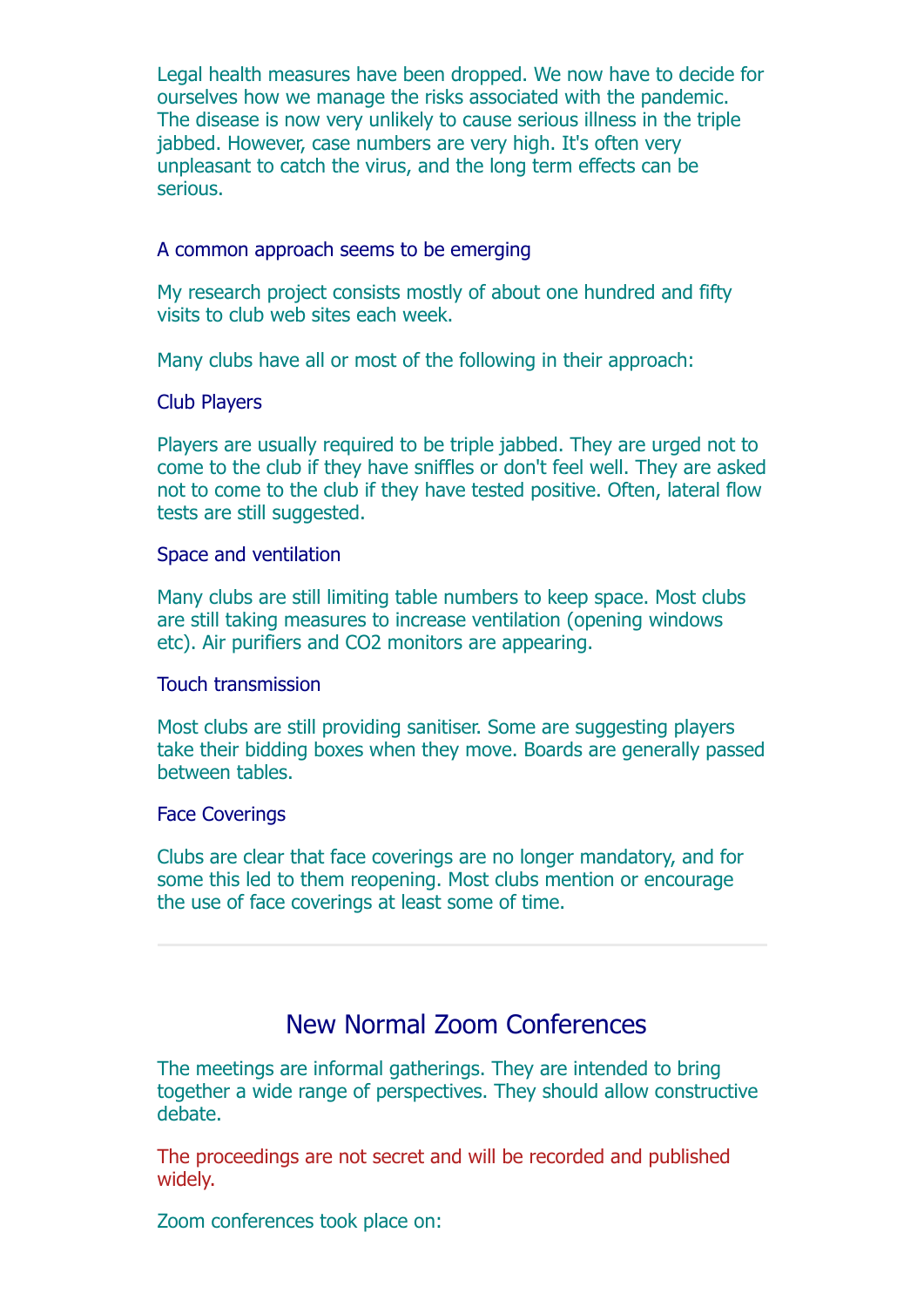| 2020 | 16th September<br>18th November                                       | 21st October<br>16th December                                           |
|------|-----------------------------------------------------------------------|-------------------------------------------------------------------------|
| 2021 | 20th January<br>17th March<br>19th May<br>21st July<br>22nd September | 17th February<br>21st April<br>16th June<br>18th August<br>20th October |
|      | 17th November                                                         | https://youtu.be/DAv-7POhNHU                                            |
| 2022 | 19th January                                                          | https://youtu.be/3w9hl3UWG70                                            |

A link for the next Zoom conference is below:

Nicky Bainbridge is inviting you to a scheduled Zoom meeting.

Topic: Bridge in the New Normal March 2022 Time: Mar 16, 2022 02:00 PM London

Join Zoom Meeting [https://us02web.zoom.us/j/83115104830?pwd=](https://rugbyvillagebridge.us16.list-manage.com/track/click?u=5ca90c1560213b9616359b892&id=9dc331d065&e=7736085cbd) dkRVTUdhTTFuQzJ3eGxLUFNTZkVCdz09

Meeting ID: 831 1510 4830 Passcode: 478359

### SAVE THE DATE NEXT MEETING Wednesday 16th March 2pm

[Zoom link for the next New Normal Bridge Zoom Conference](https://rugbyvillagebridge.us16.list-manage.com/track/click?u=5ca90c1560213b9616359b892&id=ca44045bf4&e=7736085cbd)

#### New Normal Newsletter

This is issued once a month generally on the weekend before the third Wednesday. It is written and distributed on an entirely non profit basis, takes no advertising or commission.

Previous New Normal newsletters and a subscription form are available on the Bridge for Pleasure web site.

There is also information on playing Covid-secure bridge.

A freely available bridge teaching scheme with lesson plans, notes, deals, homework quizzes and answers is there for all.